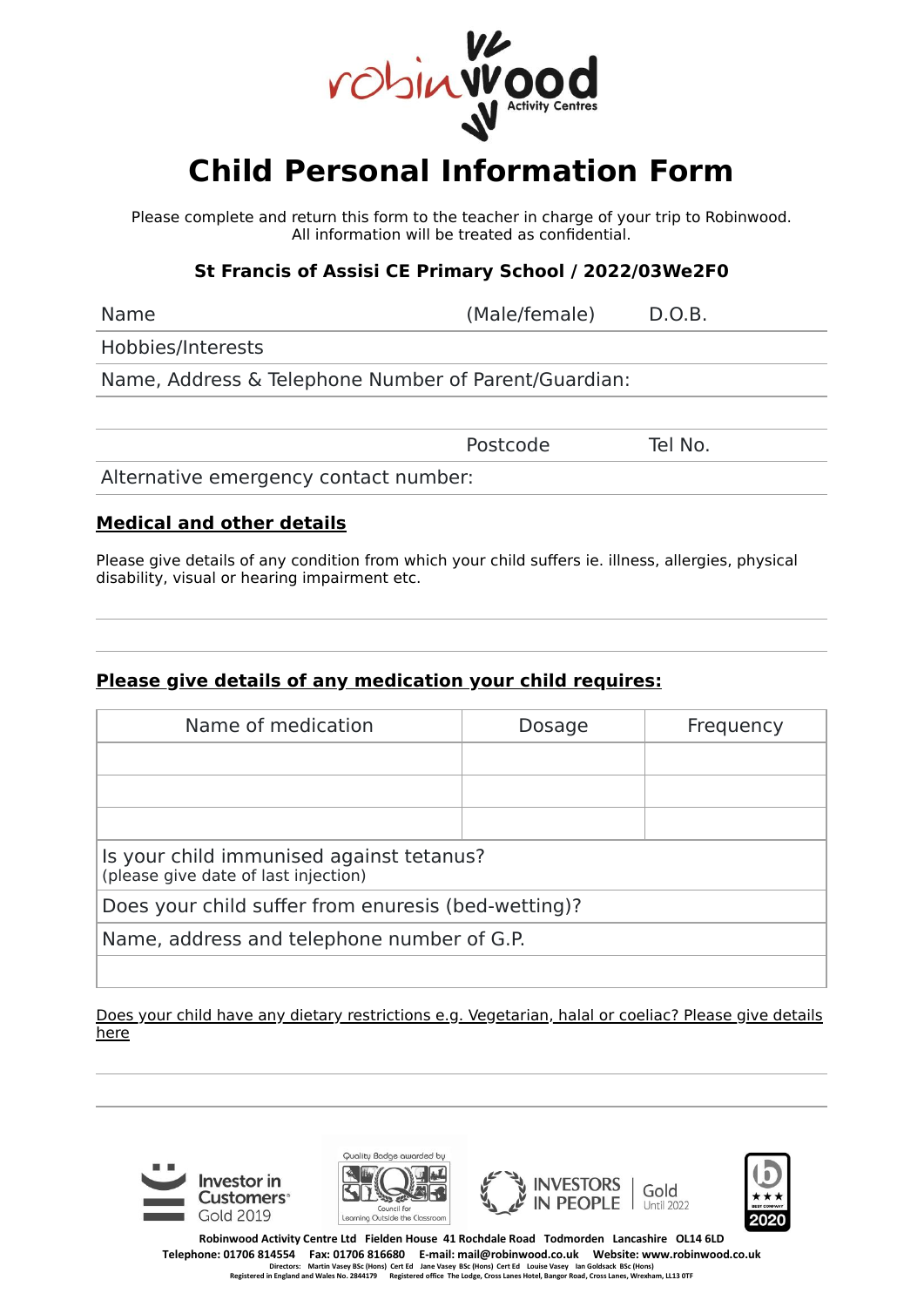

**Thank you.**

**I consent, if an emergency should occur at a time when my consent cannot otherwise reasonably be obtained, to the above child receiving any medical or surgical treatment deemed necessary by a qualified medical practitioner or to first aid being administered.**

Signed: (Parent/Guardian) Date:









**Robinwood Activity Centre Ltd Fielden House 41 Rochdale Road Todmorden Lancashire OL14 6LD** Telephone: 01706 814554 Fax: 01706 816680 E-mail: mail@robinwood.co.uk Website: www.robinwood.co.uk<br>Directors: Marin Vasey BSc (Hons) Cert Ed Jane Vasey BSC (Hons) Cert Ed Louise Vasey lan Goldsack BSc (Ho